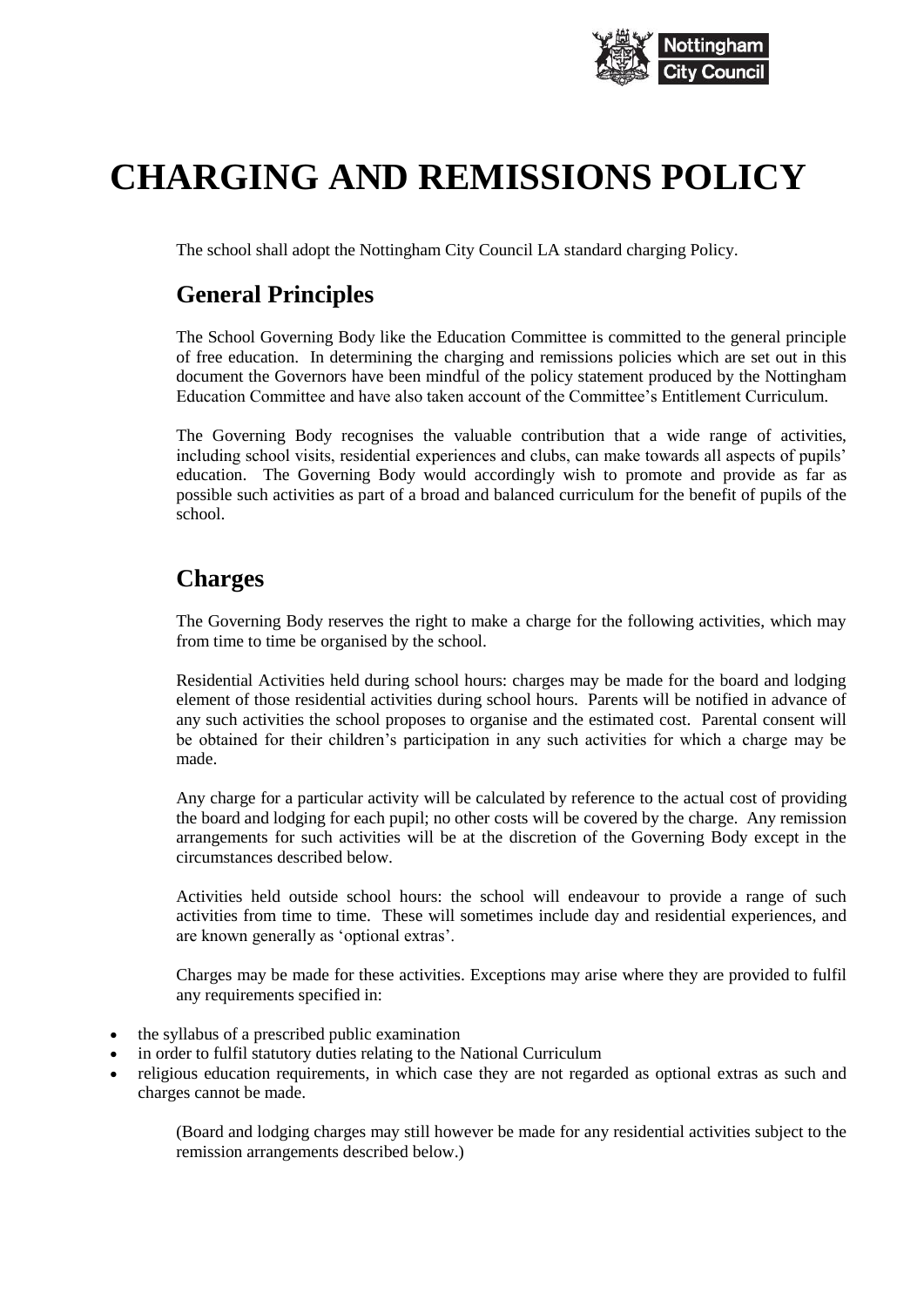Parents will be notified in advance of any 'optional extras' that the school proposes to organise and the estimated cost. Parental consent will be obtained if their children are to participate in any activities for which a charge may be made.

Any charge for a particular activity will be dependent upon the type of activity and its cost and the number of participants. A charge will not exceed the actual cost of providing the activity, divided equally by the number of pupils willing to participate.

The cost of other pupils participating in the visit will not be included in the charge. The charge may however include an appropriate element for such things as:

- the pupil's travel costs
- the pupil's board and lodging costs
- materials, books, instruments and other equipment
- non-teaching staff costs
- entrance fees to museums, castles, theatres, etc.
- insurance costs
- the expenses only of participating teachers engaged on a separate contract for services to provide the 'optional extra'

Any remission arrangements for such activities will be at the discretion of the Governing Body, *except* in the circumstances described below.

Materials and Ingredients: a charge will only be made for any materials and ingredients relating to activities taking place during school hours where parents have indicated in advance a wish to own the finished product, eg. in home economics or CDT.

Alternatively parents may, in these circumstances, be asked to volunteer to provide the ingredients and materials prior to the activity taking place.

#### **Remissions**

Where the parents of a pupil are in receipt of Income Support or Family Credit, the Governing Body will remit in full the cost of board and lodging for any residential activity the school organises for the pupil if the activity:

- takes place within school hours
- forms part of the syllabus for a prescribed public examination
- fulfils statutory duties relating to the National Curriculum or religious education, irrespective of whether the activity takes place within or outside school hours

Any other remission arrangements for a particular activity or pupil will be entirely at the discretion of the School Governing Body. Any subsidy provided by the Governing Body will be met from the funds at its disposal.